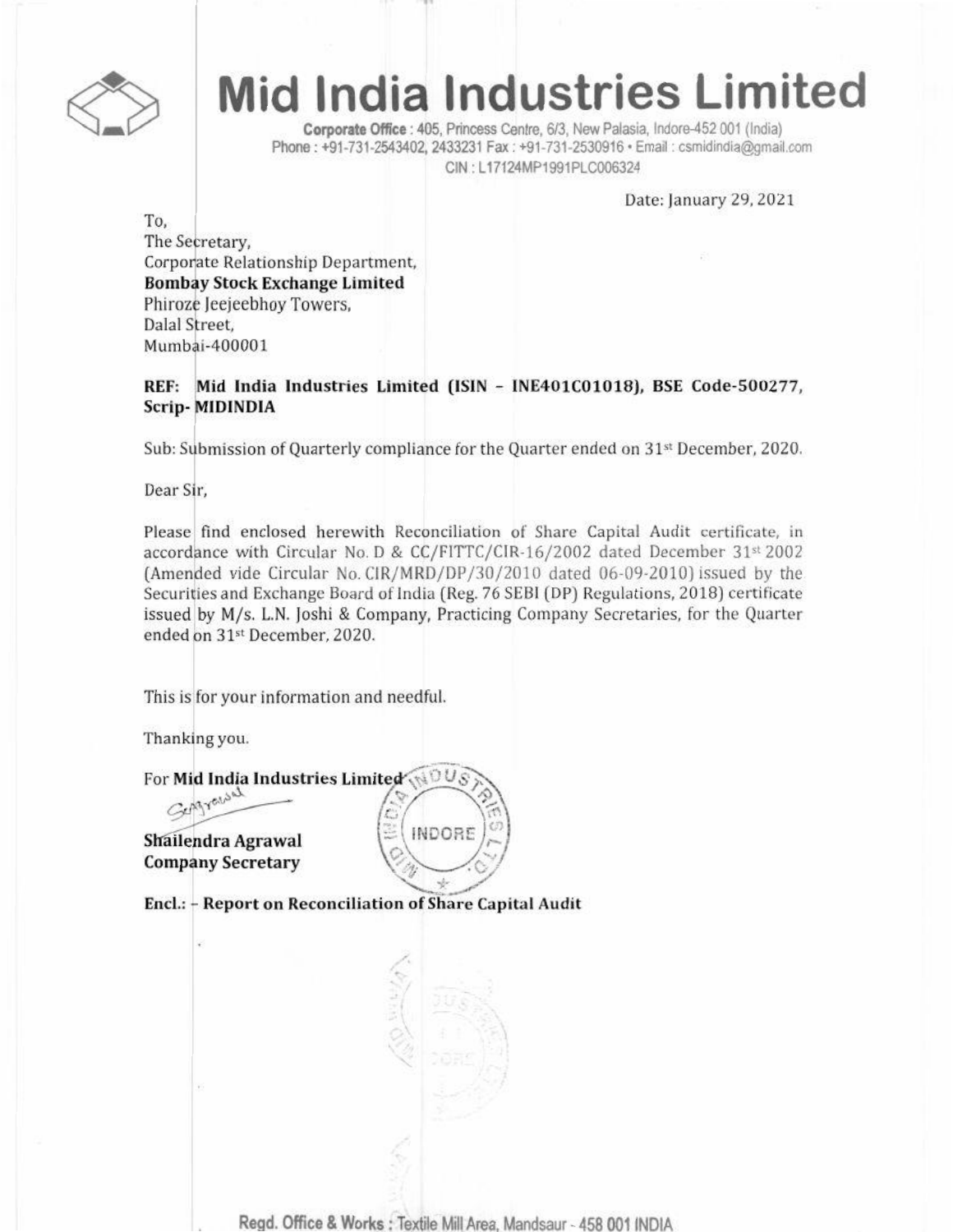

# L N Joshi

M. Com., LL.B. (Hons), FCS **Insolvency Professional** 

> Cell +91 94250 60308 E-mail Injoshics@gmail.com

122. Krishna Business Centre, 11.P.U. 4, Next to Medanta Hospital, Rasoma Square, Indore - 452010 (M.P.I | Ph.: (0731) 4266708, 4959087

PRACTISING COMPANY SECRETARY

L N JOSHI & CO.

To, The Board of Directors MID INDIA INDUSTRIES LIMITED Adm Office: 405, Princess Center, *6/3,* New Palasia, Indore (M.P.)-452001

## CERTIFICATE OF RECONCILIATION OF SHARE CAPITAL AUDIT

We have examined all relevant Books, Registers, Forms, Documents and papers maintained by MID INDIA INDUSTRIES LIMITED (hereinafter referred to as 'the Company') and its Registrar & Share Transfer Agent ANKIT CONSULTANCY PRIVATE LIMITED having office at 60, Electronic Complex, Pardeshipura, Indore (M.P.) for the purpose of issuing Reconciliation of Share Capital Audit Certificate, in accordance with Circular No. D & *CC/FITTC/CIR-16/2002* dated December 31st 2002 (Amended vide Circular No. *CIRlMRD/DP/30/2010* dated 06-09-2010) issued by the Securities and Exchange Board of India for the quarter ended 31<sup>st</sup> December, 2020.

In our opinion and to the best of our knowledge and according to the information and explanations given to us and based on such verification as considered necessary, we hereby certify that:

|                | For Quarter Ended                                                     | 31 <sup>st</sup> December, 2020                                                                          |
|----------------|-----------------------------------------------------------------------|----------------------------------------------------------------------------------------------------------|
| $\overline{2}$ | <b>ISIN</b>                                                           | <b>INE401C01018</b>                                                                                      |
| 3              | <b>Script Code</b>                                                    | <b>BSE:-500277</b>                                                                                       |
| $\overline{4}$ | Face Value                                                            | Rs. 10/- each                                                                                            |
| 5              | Name of the Company                                                   | <b>MID INDIA INDUSTRIES LIMITED</b>                                                                      |
| 6              | Registered Office, Telephone No.                                      | Textile Mill Area, Near Railway<br>Station,<br>Mandsaur (M.P.)- 458001<br>Tel. No.: 07422-234999, 405139 |
| $\overline{7}$ | Correspondence Address, Telephone<br>No.                              | 405, Princess Center, 6/3, New Palasia,<br>Indore (M.P.) 452001<br>Tel. No.: 0731-2433231, 2543402       |
| 8              | <b>Email Address</b>                                                  | csmidindia@gmail.com                                                                                     |
| 9              | Name of Stock Exchanges where the<br>Company's securities are listed: | <b>BSE Limited, Mumbai</b>                                                                               |

Cont....2

### MID INDIA INDUSTRIES LIMITED

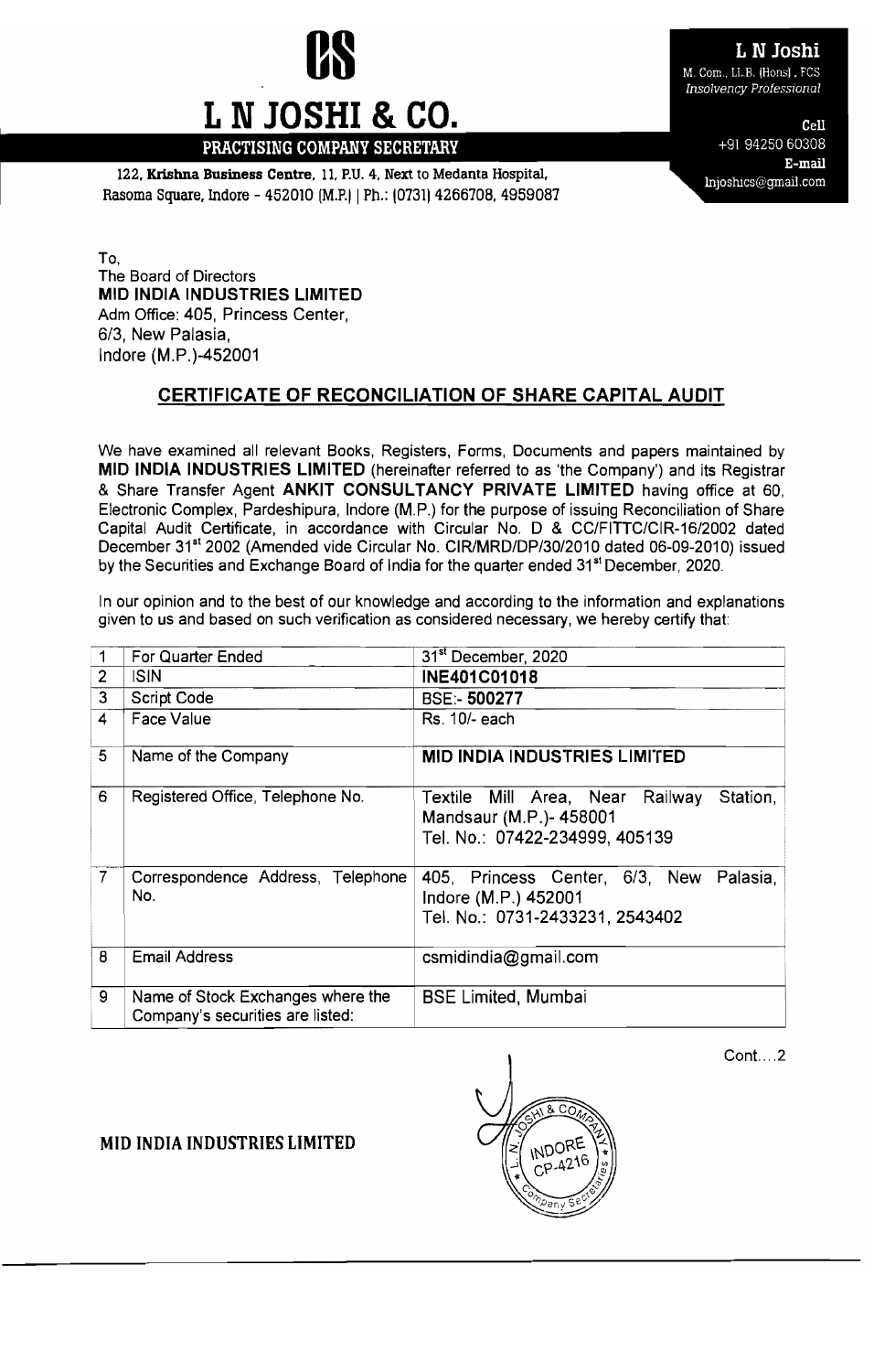| 10 <sup>°</sup> | <sup>1</sup> Issued Capital (in Rs.) |          | $\mid$ Number of Shares $\mid$ % of Total Issued Capital $\mid$ |
|-----------------|--------------------------------------|----------|-----------------------------------------------------------------|
|                 | $\pm$ Rs. 16,30,00,000/-             | 16300000 | 100                                                             |

| 11              | Listed Capital (Exchange wise)      |          |        |  |
|-----------------|-------------------------------------|----------|--------|--|
|                 | (As per Company's record)           |          |        |  |
|                 | Bombay Stock Exchange Ltd, Mumbai   | 16300000 | 100    |  |
| 12.             | Held in dematerialized form in CDSL | 4947954  | 30.36% |  |
| 13 <sup>1</sup> | Held in dematerialized form in NSDL | 5863776  | 35.97% |  |
| 14              | Physical*                           | 5488270  | 33.67% |  |
|                 | 15   Total No. of Shares (12+13+14) | 16300000 | 100%   |  |

| 16    | Reasons for difference if any, between             | Nil | Nil |
|-------|----------------------------------------------------|-----|-----|
| (i)   | (10811)                                            |     |     |
| (ii)  | Reasons for difference if any, between<br>(108.15) | Nil | Nil |
| (iii) | Reasons for difference if any, between<br>(11&15)  | Nil | Nil |

17. There is no change in share capital during the quarter ended 31<sup>st</sup> December, 2020.

18. Register of Members is updated (yes/no) YES (maintained by R & STA) if not updated up to which date

19. Reference of previous quarter with regard to excess dematerialized shares, if any, N.A.

20. Has the Company resolved the matter mentioned in point No.19 above in the current quarter? If not reason why?  $N.A$ .

21. All the dematerialization requests received during the quarter ended 31<sup>st</sup> December, 2020 have been duly confirmed within 21 days.

22. As on the date of this certificate, there are no cases of demate request received during the quarter ended 31<sup>st</sup> December, 2020 pending for confirmation beyond 21 days.

23. Name, Telephone & Fax No. of the Compliance officer of the Company:

Mr. Shailendra Agrawal (A25819) Company Secretary & Compliance Officer 405, Princess Center, *6/3,* New Palasia, Indore (M.P.) 452001 Phone No: 0731-2433231,2543402 E-Mail: [csmidindia@gmail.com](mailto:csmidindia@gmail.com)



 $Cont. \ldots 3$ 

MID INDIA INDUSTRIES LIMITED